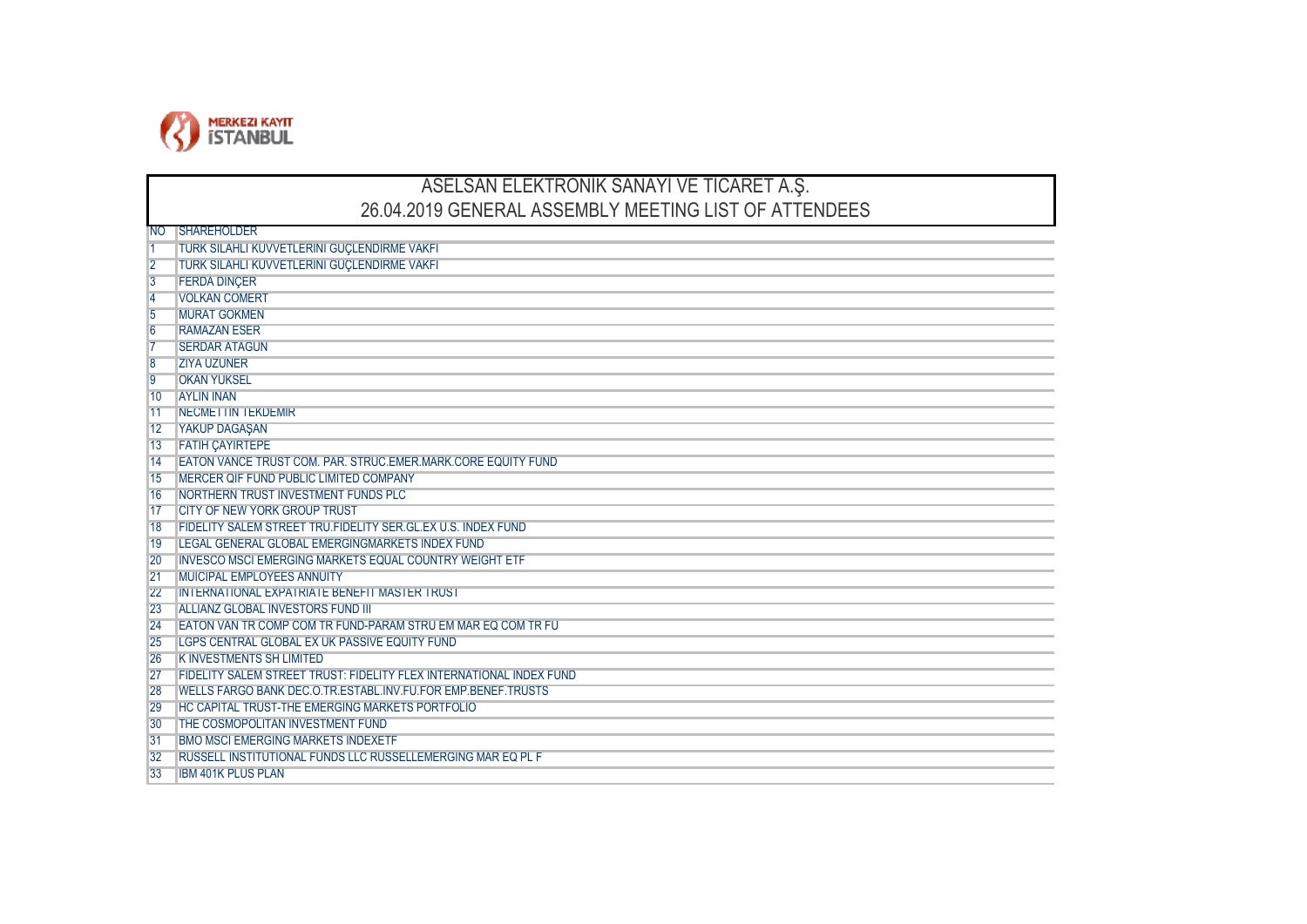| <b>SSGA SPDR ETFS EUROPE I PUBLIC LIMITED COMPANY</b><br>FORD MOTOR COMPANY DEFINED BENEFIT MASTER TRUST<br><b>STICHTING PHILIPS PENSIOENFONDS</b><br><b>ICITY OF NEW YORK GROUP TRUST</b><br><b>VIRGINIA RETIREMENT SYSTEM</b><br><b>IADVISER MANAGED TRUST TACTICAL OFFENSIVE EQUITY FUND</b><br><b>FIDELITY INVESTMENTTRUST.FIDELITY EMER.MARKE.DISCOVERY FUND</b><br><b>FIDELITY INVESTMENT TRUST:FIDELITY SERIES EMERGING MARKETS OPPORTUNITIES FUND</b><br><b>IPUBLIC SCHOOL TEACHERS PENSION AND RETIREMENT FUND OF THE CITY OF CHICAGO</b><br>LA FIRE AND POLICE PENSION SYSTEM<br>LEGAL AND GENERAL EUROPEAN INDEX TRUST<br>STICHTING BLUE SKY PASSIVE EQUITY EMERGING MARKETS GLOBAL FUND<br>STATE OF NEW JERSEYCOMMON PENSION FUND D<br><b>LEGAL AND GENERAL ICAV</b><br><b>CIBC EMERG MARKETS INDEX FUND</b><br>OS INVESTORS DBI GLOBAL EMERGING MARKETSEQUITY FUND LP<br>UBS LUX INSTITUTIONAL SICAV EMERGING MARKETS EQUITY PASSIVE<br><b>NEW YORK STATE TEACHERS RETIREMENT SYSTEM</b><br>PACIFIC SELECT FUND-PD EMERGING MARKETSPORTFOLIO |
|-----------------------------------------------------------------------------------------------------------------------------------------------------------------------------------------------------------------------------------------------------------------------------------------------------------------------------------------------------------------------------------------------------------------------------------------------------------------------------------------------------------------------------------------------------------------------------------------------------------------------------------------------------------------------------------------------------------------------------------------------------------------------------------------------------------------------------------------------------------------------------------------------------------------------------------------------------------------------------------------------------------------------------------------------------------|
|                                                                                                                                                                                                                                                                                                                                                                                                                                                                                                                                                                                                                                                                                                                                                                                                                                                                                                                                                                                                                                                           |
|                                                                                                                                                                                                                                                                                                                                                                                                                                                                                                                                                                                                                                                                                                                                                                                                                                                                                                                                                                                                                                                           |
|                                                                                                                                                                                                                                                                                                                                                                                                                                                                                                                                                                                                                                                                                                                                                                                                                                                                                                                                                                                                                                                           |
|                                                                                                                                                                                                                                                                                                                                                                                                                                                                                                                                                                                                                                                                                                                                                                                                                                                                                                                                                                                                                                                           |
|                                                                                                                                                                                                                                                                                                                                                                                                                                                                                                                                                                                                                                                                                                                                                                                                                                                                                                                                                                                                                                                           |
|                                                                                                                                                                                                                                                                                                                                                                                                                                                                                                                                                                                                                                                                                                                                                                                                                                                                                                                                                                                                                                                           |
|                                                                                                                                                                                                                                                                                                                                                                                                                                                                                                                                                                                                                                                                                                                                                                                                                                                                                                                                                                                                                                                           |
|                                                                                                                                                                                                                                                                                                                                                                                                                                                                                                                                                                                                                                                                                                                                                                                                                                                                                                                                                                                                                                                           |
|                                                                                                                                                                                                                                                                                                                                                                                                                                                                                                                                                                                                                                                                                                                                                                                                                                                                                                                                                                                                                                                           |
|                                                                                                                                                                                                                                                                                                                                                                                                                                                                                                                                                                                                                                                                                                                                                                                                                                                                                                                                                                                                                                                           |
|                                                                                                                                                                                                                                                                                                                                                                                                                                                                                                                                                                                                                                                                                                                                                                                                                                                                                                                                                                                                                                                           |
|                                                                                                                                                                                                                                                                                                                                                                                                                                                                                                                                                                                                                                                                                                                                                                                                                                                                                                                                                                                                                                                           |
|                                                                                                                                                                                                                                                                                                                                                                                                                                                                                                                                                                                                                                                                                                                                                                                                                                                                                                                                                                                                                                                           |
|                                                                                                                                                                                                                                                                                                                                                                                                                                                                                                                                                                                                                                                                                                                                                                                                                                                                                                                                                                                                                                                           |
|                                                                                                                                                                                                                                                                                                                                                                                                                                                                                                                                                                                                                                                                                                                                                                                                                                                                                                                                                                                                                                                           |
|                                                                                                                                                                                                                                                                                                                                                                                                                                                                                                                                                                                                                                                                                                                                                                                                                                                                                                                                                                                                                                                           |
|                                                                                                                                                                                                                                                                                                                                                                                                                                                                                                                                                                                                                                                                                                                                                                                                                                                                                                                                                                                                                                                           |
|                                                                                                                                                                                                                                                                                                                                                                                                                                                                                                                                                                                                                                                                                                                                                                                                                                                                                                                                                                                                                                                           |
|                                                                                                                                                                                                                                                                                                                                                                                                                                                                                                                                                                                                                                                                                                                                                                                                                                                                                                                                                                                                                                                           |
| <b>IMGI FUNDS PLC</b>                                                                                                                                                                                                                                                                                                                                                                                                                                                                                                                                                                                                                                                                                                                                                                                                                                                                                                                                                                                                                                     |
| PUBLIC EMPLOYEE RETIREMENT ASSOC OF NEW MEXICO                                                                                                                                                                                                                                                                                                                                                                                                                                                                                                                                                                                                                                                                                                                                                                                                                                                                                                                                                                                                            |
| SELINSTITUTIONAL INVESTMENTS TRUST EMERGING MARKETS EQUITY FUND/JO HAMB                                                                                                                                                                                                                                                                                                                                                                                                                                                                                                                                                                                                                                                                                                                                                                                                                                                                                                                                                                                   |
| NORTHERN EMERGING MARKETS EQUITY FUND                                                                                                                                                                                                                                                                                                                                                                                                                                                                                                                                                                                                                                                                                                                                                                                                                                                                                                                                                                                                                     |
| VANGUARD FTSE ALL-WORLD EX-US INDEX FUND                                                                                                                                                                                                                                                                                                                                                                                                                                                                                                                                                                                                                                                                                                                                                                                                                                                                                                                                                                                                                  |
| FIAM GROUP TRUST FOR EMPLOYEE BENEFIT PLANS-FIAM EMERGING MARKETS OPPORTUNITIES COMMINGLED POOL                                                                                                                                                                                                                                                                                                                                                                                                                                                                                                                                                                                                                                                                                                                                                                                                                                                                                                                                                           |
| VANGUARD TOTAL WORLDSTOCK INDEX FUND                                                                                                                                                                                                                                                                                                                                                                                                                                                                                                                                                                                                                                                                                                                                                                                                                                                                                                                                                                                                                      |
| EATON VANCE COLLECTIVE INVESTMENT TRUST FOR EMPLOYEE BENEFIT PLANS EMERGING MARKETS EQUITY FUND                                                                                                                                                                                                                                                                                                                                                                                                                                                                                                                                                                                                                                                                                                                                                                                                                                                                                                                                                           |
| <b>COMMONWEALTH SUPERANNUATION CORPORATION</b>                                                                                                                                                                                                                                                                                                                                                                                                                                                                                                                                                                                                                                                                                                                                                                                                                                                                                                                                                                                                            |
| STATE TEACHERS RETIREMENT SYSTEM OF OHIO                                                                                                                                                                                                                                                                                                                                                                                                                                                                                                                                                                                                                                                                                                                                                                                                                                                                                                                                                                                                                  |
| <b>GMO IMPLEMENTATION FUND</b>                                                                                                                                                                                                                                                                                                                                                                                                                                                                                                                                                                                                                                                                                                                                                                                                                                                                                                                                                                                                                            |
| OYSTER CREEK NUCLEARGENERATING STATION QUALIFIED FUND                                                                                                                                                                                                                                                                                                                                                                                                                                                                                                                                                                                                                                                                                                                                                                                                                                                                                                                                                                                                     |
| NATWEST TRUSTEE AND DEPOSITARY SERVICES LIMITED AS TRUSTEE OF ST JAMES'S PLACE GLOBAL EQUITY UNIT TR                                                                                                                                                                                                                                                                                                                                                                                                                                                                                                                                                                                                                                                                                                                                                                                                                                                                                                                                                      |
| FOOD AND AGRICULTURE ORGANISATION OF THE UNITED NATIONS                                                                                                                                                                                                                                                                                                                                                                                                                                                                                                                                                                                                                                                                                                                                                                                                                                                                                                                                                                                                   |
| <b>ARIZONA PSPRS TRUST</b>                                                                                                                                                                                                                                                                                                                                                                                                                                                                                                                                                                                                                                                                                                                                                                                                                                                                                                                                                                                                                                |
| <b>KAPITALFORENINGEN INVESTIN PRO.GLOBAL EQUITIES I</b>                                                                                                                                                                                                                                                                                                                                                                                                                                                                                                                                                                                                                                                                                                                                                                                                                                                                                                                                                                                                   |
| <b>VOYA EMERGING MARKETS INDEX PORTFOLIO</b>                                                                                                                                                                                                                                                                                                                                                                                                                                                                                                                                                                                                                                                                                                                                                                                                                                                                                                                                                                                                              |
| <b>PEOPLE S BANK OF CHINA</b>                                                                                                                                                                                                                                                                                                                                                                                                                                                                                                                                                                                                                                                                                                                                                                                                                                                                                                                                                                                                                             |
| VERDIPAPIRFONDET KLP AKSJE FREMVOKSENDEMARKEDER INDEKS I                                                                                                                                                                                                                                                                                                                                                                                                                                                                                                                                                                                                                                                                                                                                                                                                                                                                                                                                                                                                  |
| JOHN HANCOCK MULTIFACTOR EMERGING MARKETS ETF                                                                                                                                                                                                                                                                                                                                                                                                                                                                                                                                                                                                                                                                                                                                                                                                                                                                                                                                                                                                             |
| <b>FUTURE FUND BOARD OF GUARDIANS</b>                                                                                                                                                                                                                                                                                                                                                                                                                                                                                                                                                                                                                                                                                                                                                                                                                                                                                                                                                                                                                     |
| THE NATURE CONSERVANCY                                                                                                                                                                                                                                                                                                                                                                                                                                                                                                                                                                                                                                                                                                                                                                                                                                                                                                                                                                                                                                    |
|                                                                                                                                                                                                                                                                                                                                                                                                                                                                                                                                                                                                                                                                                                                                                                                                                                                                                                                                                                                                                                                           |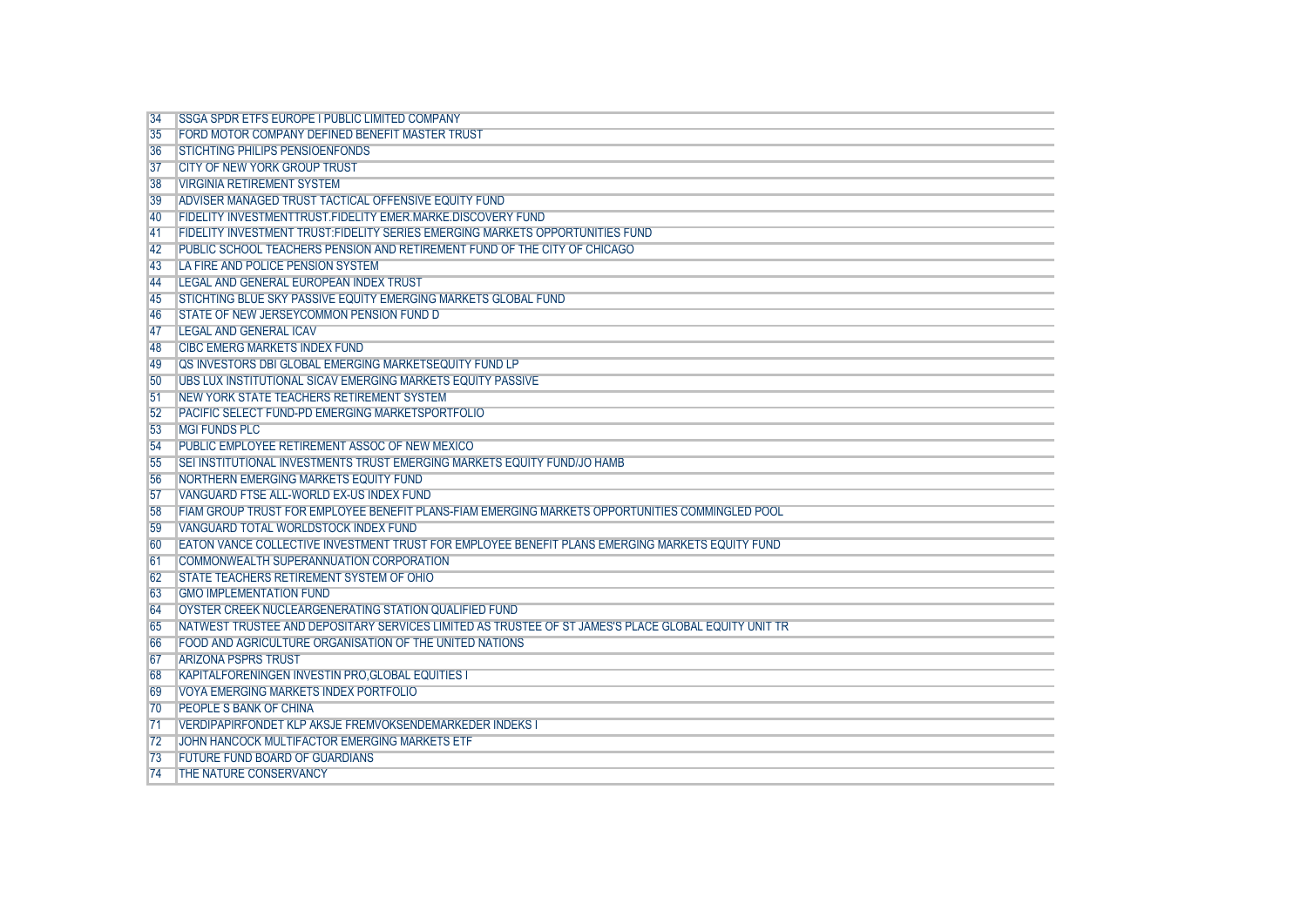|     | <b>CHEVRON MASTER PENSION TRUST</b>                                               |
|-----|-----------------------------------------------------------------------------------|
| 76  | <b>INUVEEN EMERGING MARKETS EQUITY FUND</b>                                       |
|     |                                                                                   |
| 77  | <b>ICITY OF NEW YORK GROUP TRUST</b>                                              |
| 78  | <b>IMDPIM EMERGING MARKETS EQUITY POOL</b>                                        |
| 79  | <b>LEIA GROUP TRUST</b>                                                           |
| 80  | <b>COMMONWEALTH OF PENNSYLVANIA TUITION ACCOUNT PROGRAM</b>                       |
| 81  | <b>ETFMG DRONE ECONOMY STRATEGY ETF</b>                                           |
| 82  | <b>AQUILA EMERGING MARKETS FUND</b>                                               |
| 83  | <b>WELLS FARGO FACTOR ENHANCED EMERGING MARKETS PORTFOLIO</b>                     |
| 84  | RYDER COURT EMERGING MARKETS SMALL CAP FUND (DST)                                 |
| 85  | <b>IMELLON BANK N.A. EMPLOYEE BENE COLLINVEST FUND PLAN</b>                       |
| 86  | <b>GMO EMERGING MARKETS FUND</b>                                                  |
| 87  | <b>ADVANCED SERIES TRUST AST GOLDMAN SACHS MULTI ASSET PORTFOLIO</b>              |
| 88  | <b>INEW ZEALAND SUPERANNUATION FUND</b>                                           |
| 89  | NORTHERN TRUST GLOBAL INVESTMENTS QUANTITATIVE                                    |
| 90  | <b>THE GOV.OF HIS MAJESTY THESULTAN A. YANGDI-PERTUANOFBRUNEI D</b>               |
| 91  | SUNAMERICA SERIES TRUST-SA EMERGING MARKETS EQUITY INDEX PORTFOLIO                |
| 92  | PANAGORA RISK PARITY MULTI ASSET MASTER FUND, LTD.                                |
| 93  | LMCG EMERGING MARKETS EQUITY FUND LTD                                             |
| 94  | LVIP SSGA EMERGING MARKETS EQUITY INDEX FUND                                      |
| 95  | <b>GMO BENCHMARK-FREE FUND</b>                                                    |
| 96  | BOARD OF PENSIONS OF THE EVANGELICAL LUTHERAN CHURCH IN AMERICA                   |
| 97  | ISHARES CONTINENTAL EUROPEAN EQUITY INDEX FUND (UK)                               |
| 98  | SPARTAN GROUP TRUST FOR EMPLOYEE BENEFIT PLANS-SPARTAN EMERGIN MARKETS INDEX POOL |
| 99  | NTGI-OM COMMON DAILYEMERG MARK EQUITY INDEX FUND-NON LENDING                      |
| 100 | BRITISH COLUMBIA INVESTMENT MANAGEMENT COR                                        |
| 101 | <b>PANAGORA DIVERSIFIEDRISK MULTI ASSET FUNLTD</b>                                |
|     | 102 ICF DV EMERGING MARKETS STOCK INDEX FUND                                      |
|     | 103 ESKOM PENSION AND PROVIDENT FUND                                              |
|     | 104 POOL REINSURANCE COMPANY LIMITED                                              |
|     | 105 UTAH STATE RETIREMENT FUND                                                    |
|     | 106 GMO FUNDS PLC-GMO EMERGING MARKETS EQUITY FUND                                |
|     | 107 ILEGAL AND GENERAL GLOBAL EQUITYINDEX FUND                                    |
|     | 108 NATIONAL COUNCIL FOR SOCIAL SECURITY FUND                                     |
|     | 109 THREE MILE ISLAND UNIT ONE QUALIFIED FUND                                     |
|     | 110 IGMO GLOBAL REAL RETURN UCITS FUND                                            |
|     | 111   SEVENTH SWEDISH NATIONAL PENSION FUND-AP7 EQUITY FUND                       |
|     | 112 EUROPEAN CENTRAL BANK                                                         |
|     | 113 PEOPLE S BANK OF CHINA                                                        |
|     | 114 INTGI-QM COMMON DAILYALL COU WOR EX-US IN MA IN FU LE                         |
|     | 115 VANGUARD FUNDS PUBLIC LIMITED COMPANY                                         |
|     |                                                                                   |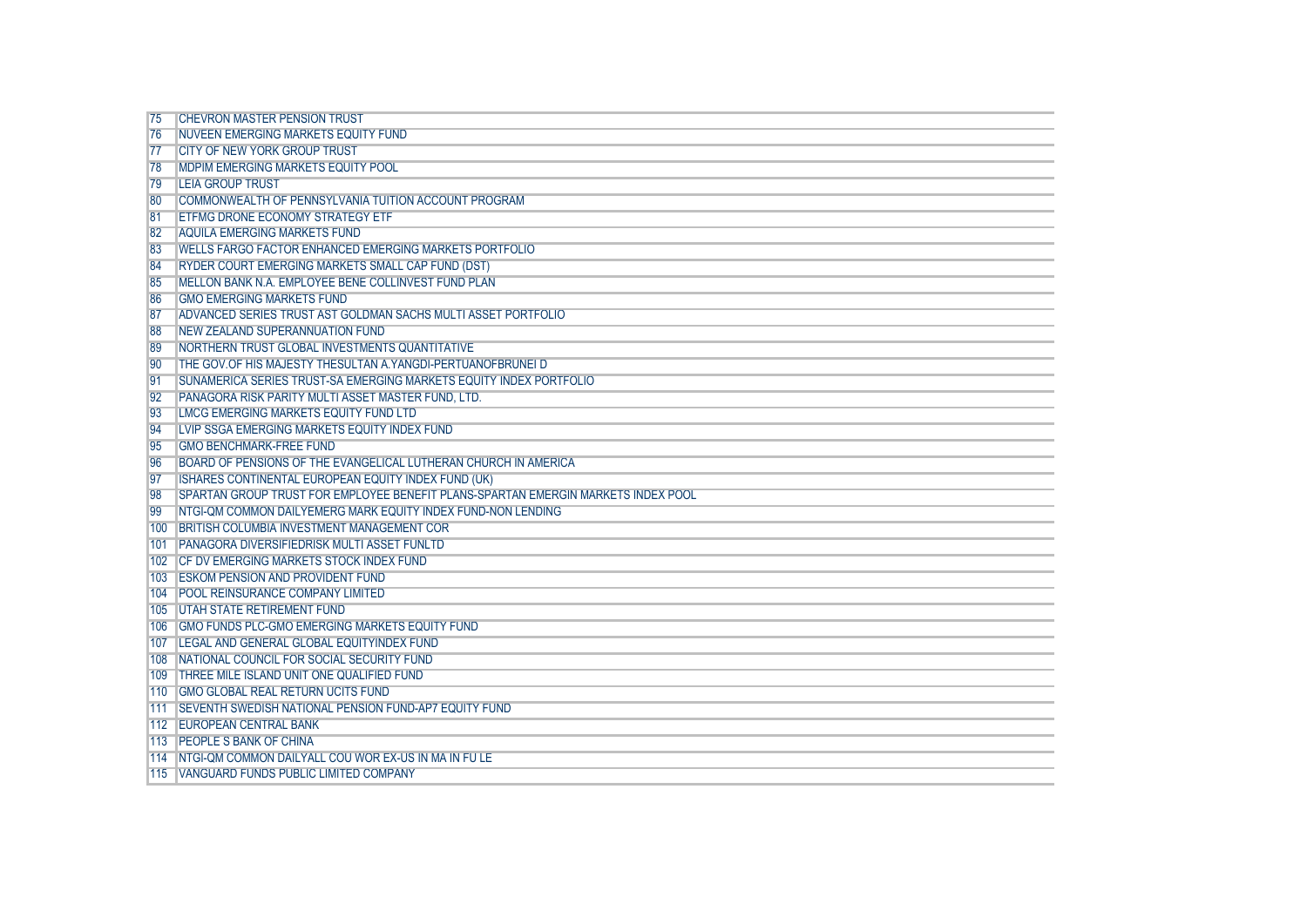|     | 116 GENERAL PENSION ANDSOCIAL SECURITY AUTHORITY                                              |
|-----|-----------------------------------------------------------------------------------------------|
|     | 117 KAPITALFORENINGEN LAEGERNES PENSIONSINVESTERING LPIAKTIER EMERGING MAR                    |
|     | 118 VANGUARD INVESTMENTSERIES PLC                                                             |
|     | 119 MANAGED PENSION FUNDS LIMITED                                                             |
|     | 120 MANULIFE MULTIFACTOR EMERGING MARKETS INDEX ETF                                           |
|     | 121 MANAGED PENSION FUNDS LIMITED                                                             |
|     | 122 GLG INVESTMENTS PUBLIC LIMITED COMPANY                                                    |
|     | 123   CAISSE DE DEPOT ET PLACEMENT DU QUEBEC                                                  |
|     | 124 GRANDEUR PEAK EMERGING MARKETS OPPORTUNITIES FUND                                         |
|     | 125 VIRTUS GLOVISTA EMERGING MARKETS ETF                                                      |
|     | 126 PUBLIC SECTOR PENSION INVESTMENT BOARD                                                    |
|     | 127 INTERNATIONAL BANK FOR RECONSTRUCTION AND DEVEL                                           |
|     | 128 EXELON GENERATION COMPANY LLC TAX QUALIFIED NUCLEAR DECOMMIS                              |
|     | 129 ALASKA PERMANENT FUND CORPORATION                                                         |
|     | 130 STICHTING PENSIOENFONDS VAN DE METALEKTRO PME                                             |
|     | 131 LEGAL AND GENERAL GLOBAL TECHNOLOGY INDEX TRUST                                           |
|     | 132 TEACHERS RETIREMENTSYSTEM OF THE STATEOF ILLINOIS                                         |
|     | 133 JOHCM EMERGING MARKETS SMALL MID CAP EQUITY FUND                                          |
|     | 134 CITY OF NEW YORK GROUP TRUST                                                              |
|     | 135 PANAGORA GROUP TRUST                                                                      |
|     | 136 CADENCE GLOBAL EQUITY FUND L.P.                                                           |
|     | 137 ISUNSUPER SUPERANNUATION FUND                                                             |
|     | 138 ISHARES EMERGING MARKETS EQUITY INDEX FUND(UK)                                            |
|     | 139 ADVANCED SERIES TRUST - AST PARAMETRIC EMERGING MARKETS EQUITY PORTFOLIO                  |
|     | 140 INVESCO PUREBETASM FTSE EMERGING MARKETS ETF                                              |
| 141 | INTGI QM COMMON DAIL AL COUNT WORLD E U EQ IND FUND                                           |
|     | 142 FIS GROUP COLLECTIVE INVESTMENT TRUST                                                     |
|     | 143 ALLIANZ VARIABLE INSURANCE PRODUCTS TRUST                                                 |
|     | 144 FIDELITY INVESTMENTTRUST.FIDELITY TOTALEMERGING MARKETS FUN                               |
|     | 145 ICITY OF NEW YORK GROUP TRUST                                                             |
|     | 146 PFM MULTI-MANAGER SERIES TRUST-PFM MULTI-MANAGER INTERNATIONAL EQUITY FUND                |
|     | <b>147 TEXAS EDUCATION AGENCY</b>                                                             |
|     | 148 AMERGEN CLINTON NUCLEAR POWER PLANT NONQUALIFIED FUND                                     |
|     | 149 VANGUARD FUNDS PUBLIC LIMITED COMPANY                                                     |
|     | <b>150 IMAN NUMERIC EMERGING MARKETS CORE</b>                                                 |
|     | 151 PARAMETRIC TMEMC FUND, LP.                                                                |
|     | 152 PEOPLE S BANK OF CHINA                                                                    |
|     | 153 LEGAL GENERAL INTERNATIONAL INDEX TRUST                                                   |
|     | 154 JAMP EMERGING MARKETS INDEX FUND                                                          |
|     | 155   IOOF INVESTMENT MANAGEMENT LIMITED AS TRUSTEE FOR WHOLESALE INTERNATIONAL CORE EQUITIES |
|     | 156 STICHTING JURIDISH EIGENAAR ACTIAM BELEGGINGSFONDSEN                                      |
|     |                                                                                               |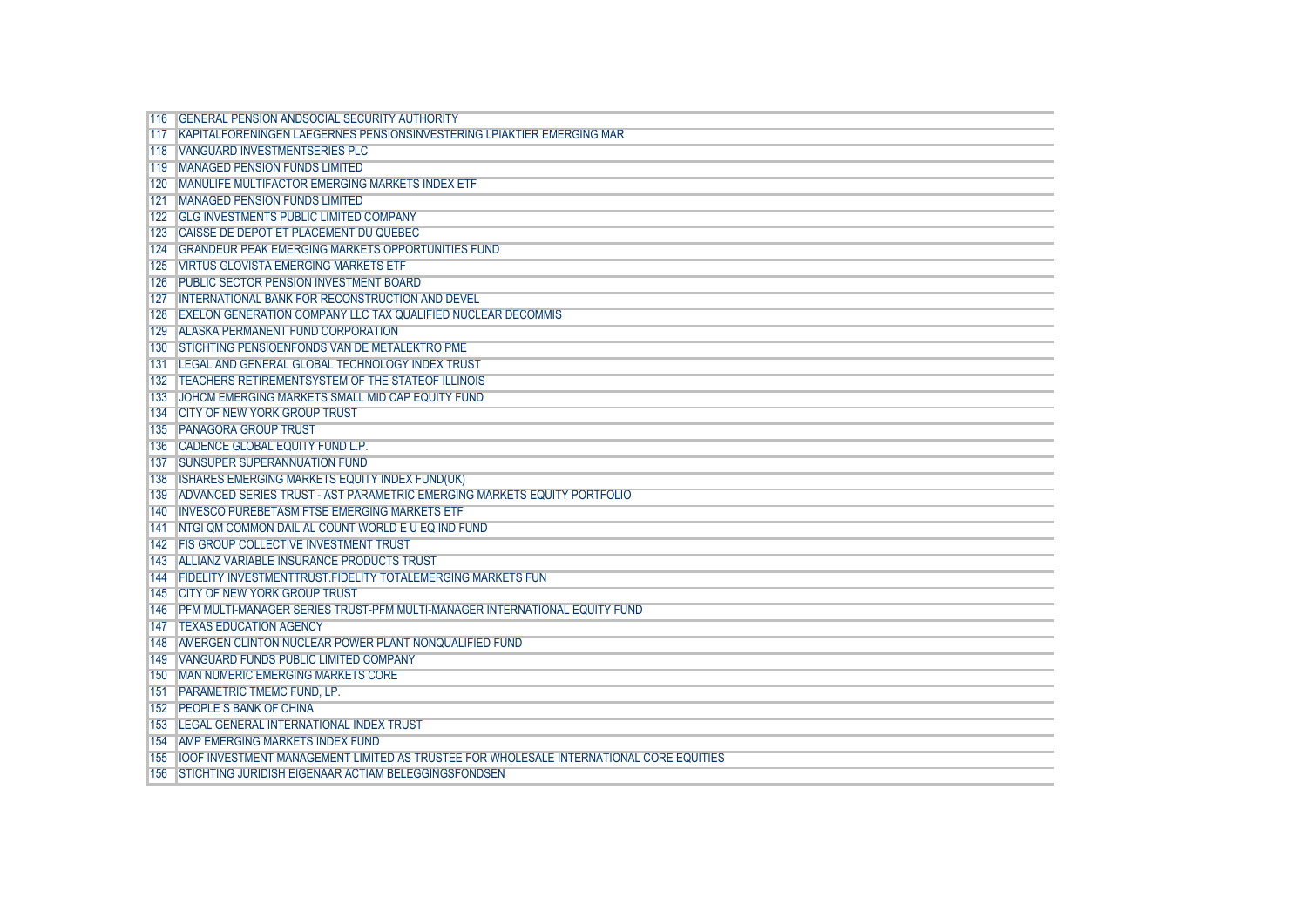|     | <b>GENERALLINVESTMENTS SICAV - CENTRAL EASTERN EUROPEAN EQUITY</b>                     |
|-----|----------------------------------------------------------------------------------------|
|     | 158 AUSTRALIAN CATHOLIC SUPERANNUATION AND RETIREMENT FUND                             |
|     |                                                                                        |
|     | 159 STRATEGIC INTERNATIONAL EQUITY FUND                                                |
|     | 160 IWHOLESALE UNIT TRUST MSCI EMERGING MARKETS INDEX SHARES FUND                      |
|     | 161 ISEVDA ALKAN                                                                       |
|     | 162 FRIENDS LIFE FUNDS LIMITED                                                         |
|     | <b>163 HSBC LIFE INTERNATIONAL LIMITED</b>                                             |
|     | 164   HSBC LIFE INTERNATIONAL LIMITED                                                  |
|     | <b>165 HSBC LIFE INTERNATIONAL LIMITED</b>                                             |
|     | 166 BLACKROCK GLOBAL INDEX FUNDS                                                       |
|     | 167 INUMERIC MULTI-STRATEGY MARKET NEUTRAL LEVERED OFFSH.FUND LTD                      |
|     | 168 TEACHER RETIREMENT SYSTEM OF TEXAS                                                 |
|     | 169 STICHTING SHEEL PENS                                                               |
|     | 170 IVICTORYSHARES EMERGING MARKET VOLATILITY WTD ETF                                  |
|     | 171 THE REGENTS OF THE UNIVERSITY OF CALIFORNIA                                        |
|     | 172 STATE STREET GLOBALADVISORS LUXEMBOURGSICAV                                        |
|     | 173 THE MASTER TRUST BANK OF JAPAN LTD AS TRUSTEE FOR GOVERNMENT PENSION INV           |
|     | 174 INTERNATIONAL MONETARY FUND                                                        |
|     | 175 PUBLIC EMPLOYEES RETIREMENT SYSTEM OF OHIO                                         |
|     | 176 FIDELITY INVESTMENTS MONEY MANAGEMENT INC                                          |
|     | 177 ILIM FUNDS PUBLIC LIMITED COMPANY                                                  |
|     | 178 SCHWAB EMERGING MARKETS EQUITY ETF                                                 |
|     | 179 FIDELITY SALEM STREET TRUST-FIDELITY TOTAL INTERNATIONAL INDEX FUND                |
|     | 180 SDA EMERGING MARKETS EQUITY INDEX FUND                                             |
|     | 181 NATIONAL AUST LTD AS TRUST FOR VAN GUARD EMER MARK                                 |
|     | 182 FIDELITY SALEM STREET TRUST FIDELITY GLOBAL EX U.S. INDEX FUND                     |
|     | 183 BARCLAYS GLOBAL INVESTORS INDEX SELECTION FUND                                     |
|     | 184   WELLINGTON TRUST COMPANY, NATIONAL ASSOCIATION MULTIPLE COMMON TRUST FUNDS TRUST |
|     | 185 FIDELITY EMERGING MARKETS EQUITY INVESTMENT TRUST                                  |
| 186 | <b>ILEGAL AND GENERAL ASSURANCE PENSION MANAGEMENT</b>                                 |
|     | 187 ILEGAL AND GENERAL ASSURANCE PENSION MANAGEMENT                                    |
|     | <b>188 IFORSTA AP FONDEN</b>                                                           |
|     | 189 TRUST A CUS SER BANK LTD.A TR F RISING TURKISH EQU MOTH FUND                       |
|     | 190 VANGUARD EMRG MKT STOCK INDEX                                                      |
|     | 191   UBS (IRL) ETF PLC                                                                |
|     | 192 STICHTING DEPOSITARY APG EMERGING MARKETS EQUITY POOL                              |
|     | <b>193 ALT BETA EM STRATEGY LIMITED</b>                                                |
|     | 194 INVESTORS WHOLESALE EMERGING MARKETS EQUITIES TRUST                                |
|     | 195 TRUST AND CUSTODY SERVICES BA.LTD.REEME EQU PA MO FU                               |
|     | 196 TEACHER RETIREMENT SYSTEM OF TEXAS                                                 |
|     | 197 XTRACKERS MSCLEMERGING MARKETS HEDGED EQUITY ETF                                   |
|     |                                                                                        |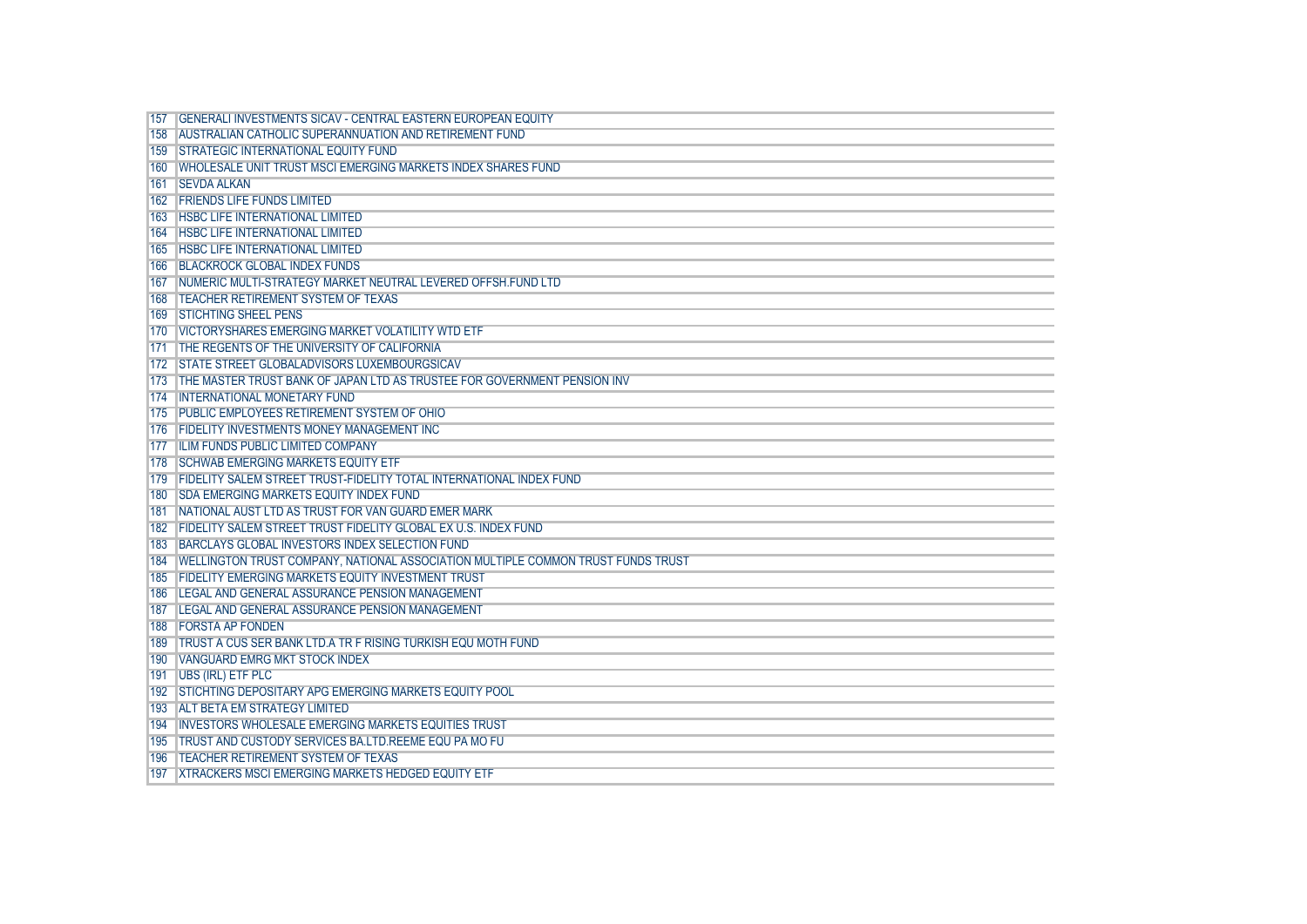|     | THE MASTER TRUST BANK OF JAPAN LTD. AS TRUSTEE FOR GOVERNMENT PENSION INV.                    |
|-----|-----------------------------------------------------------------------------------------------|
| 199 | BLACKROCK ASSET MANAGEMENT SCHWEIZ AG ISHARES EMERGING MARKETS EQUITY INDEX FUND (CH)         |
| 200 | <b>LEMERGING MARKET CORE EQUT PORTE DFA INV DIM GRO IN</b>                                    |
| 201 | <b>ISTATE OF MINNESOTA</b>                                                                    |
| 202 | <b>ISPDR S AND P EMERGIN G MARKETS ETF</b>                                                    |
| 203 | <b>MORGAN STANLEY INVESTMENT FUNDS</b>                                                        |
|     | 204 I UBS US GROUP TRUST                                                                      |
| 205 | ARROW DOGS OF THE WORLD ETF                                                                   |
|     | <b>INVESTMENT COMPANY PUBLIC LIMITED COMPANY</b>                                              |
|     | ISHELL TRUST BERMUDALTD AS T.O.T.SHELL OVERS.COUNT.PENS.FUND                                  |
|     |                                                                                               |
| 208 | <b>IBRITISH COAL STAFF SUPERANNUATION SCHEME</b>                                              |
| 209 | <b>IMINEWORKERS PENSION SCHEME</b>                                                            |
| 210 | <b>ONEPATH GLOBAL EMERGING MARKETS SHARES UNHEDGED INDEX POOL</b>                             |
| 211 | <b>II SHARES II PUBLIC LIMITED COMPANY</b>                                                    |
|     | 212 VANGUARD INVESTMENTS FUNDS ICVC-VANGUARD FTSE GLOBAL ALL CAP INDEX FUND                   |
| 213 | THE NOM TAB CO. LTD.RE. INT EM ST INDMSCI EM NO HEDGE M F                                     |
| 214 | I VANGUARD FIDUCIARY TRUST COMPANY INSTITUTIONAL TOTAL INTERNATIONAL STOCK MARKET INDEX TRUST |
| 215 | THE MASTER TRUST BANK OF JAPAN, LTD.AS TRUSTEE FOR GOVERNMENT PENSION INV                     |
| 216 | <b>I CONNECTICUT GENERAL LIFE INSURANCE COMPANY</b>                                           |
|     | 217 UBS ETF                                                                                   |
| 218 | <b>EMERGING MARKETS EQUITY SELECT ETF</b>                                                     |
| 219 | <b>XTRACKERS MSCI ALL WORLD EX US HEDGED EQUITY ETF</b>                                       |
| 220 | <b>STATE STREET GLOBAL EQUITY EX-US INDEX PORTFOLIO</b>                                       |
|     | <b>JOHN HANCOCK FUNDS II EMERGING MARKETS FUND</b>                                            |
| 222 | <b>FIDELITY SALEM STREET TRUST FIDELITY EMERGING MARKETS INDEX FUND</b>                       |
| 223 | ABU DHABI RETIREMENT PENSIONS AND BENEFITS                                                    |
| 224 | <b>FIDELITY SALEM STREET TRUZT:FIDELITY SAI EMERGING MARKETS INDEX FUND</b>                   |
| 225 | <b>TIRISH LIFE ASSURANCE PLC</b>                                                              |
| 226 | <b>IMSCI ACWI EX-U.S IMI INDEX FUND B2</b>                                                    |
| 227 | <b>AEGON CUSTODY BV</b>                                                                       |
| 228 | <b>ISHARES III PUBLIC LIMITED COMPANY</b>                                                     |
| 229 | VANGUARD TOTAL INTERNATIONAL STOCK INDEX FUND                                                 |
| 230 | <b>STATE STREET EMERGING MARKETS EQUITY INDEX FUND</b>                                        |
| 231 | THE MASTER TRUST BANK OF JAPAN.LTD.AS TRUSTEE FOR GOVERNMENT PENSION INV.                     |
| 232 | <b>INTERNATIONAL MONETARY FUND</b>                                                            |
| 233 | ISTATE STREET GLOBAL ADVISORS TRUST COMPANY INVESTMENT FUNDS FOR TAX EXEMPT RETIREMENT PLANS  |
| 234 | <b>ISHARES PUBLIC LIMITED COMPANY</b>                                                         |
| 235 | <b>IMINISTRY OF ECONOMY AND FINANCE</b>                                                       |
| 236 | <b>MANULIFE GLOBAL FUND</b>                                                                   |
|     | THE MASTER TRUST BANK OF JAPAN.LTD.AS TRUSTEE FOR PENSION FUND 40003907                       |
| 238 | <b>RUSSEL TRUST COMPANY COMMINGLED EMPLOYEE BENEFIT FUNDS TRUST</b>                           |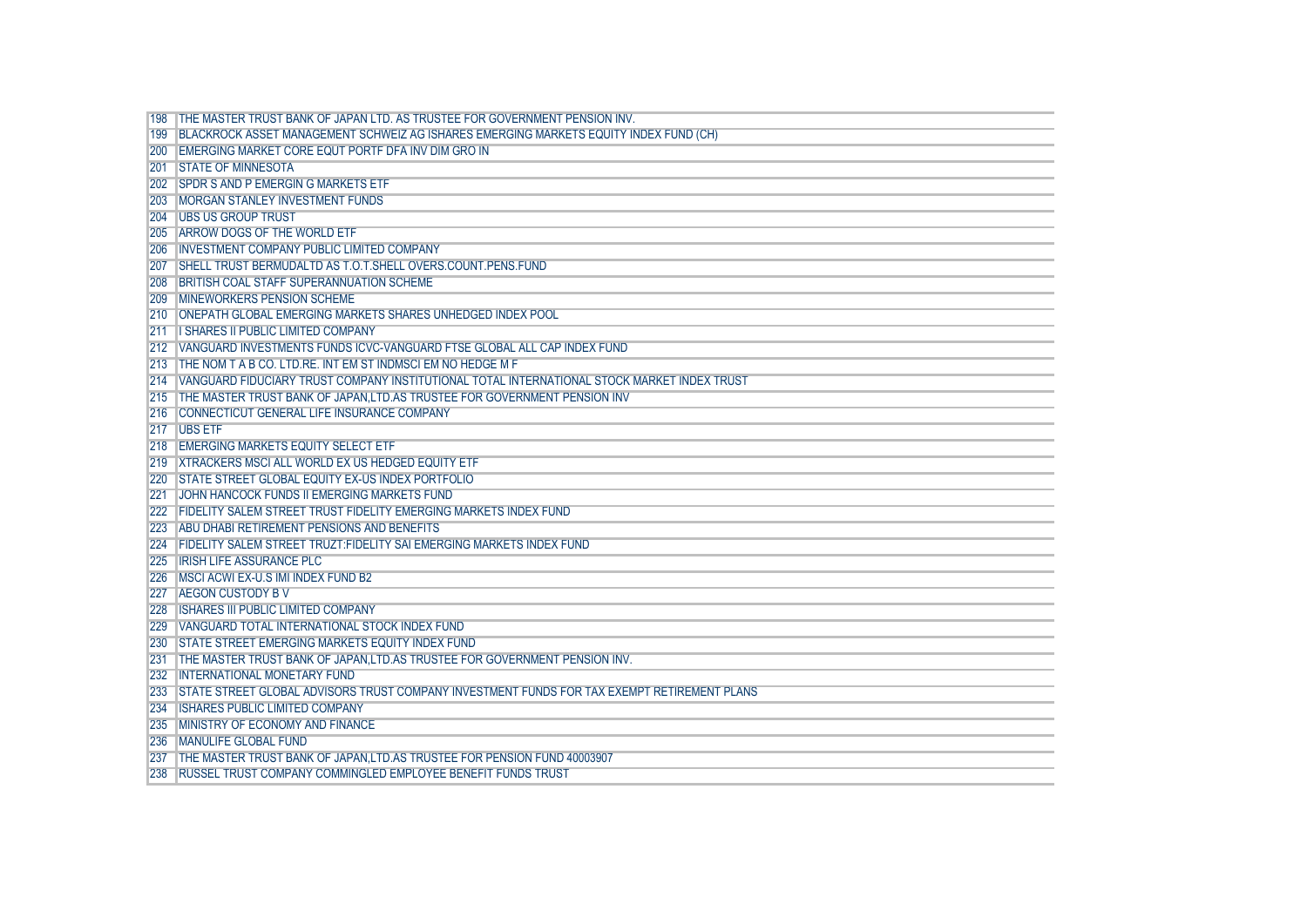| <b>239</b> | THE MASTER TRUST BANK OF JAPAN,LTD AS TRUSTEE FOR GOVERNMENT PENSION INV             |
|------------|--------------------------------------------------------------------------------------|
| 240        | <b>THE REGENTS OF THE UNIVERSITY OF CALIFORNIA</b>                                   |
| 241        | VARIABLE INSURANCE PRODUCTS FUND II-INTERNATIONAL INDEX PORTFOLIO                    |
| 242        | <b>FRANK RUSSEL INVESTMENT COMPANY EMERGING MARKETS</b>                              |
| 243        | <b>NATIONAL PENSION INSURANCE FUND</b>                                               |
|            | 244 ALLIANZGI FONDS DSPT                                                             |
|            | 245 SPDR MSCLEMERGING MARKETS STRATEGICFACTORS ETF                                   |
|            | 246 GLOBAL X NEXT EMERGING AND FRONTIER ETF                                          |
| 247        | JOHN HANCOCK FUNDS II STRATEGIC EQUITY ALLOCATION FUND                               |
|            | 248 NUVEEN ESG EMERGING MARKETS EQUITY ETF                                           |
|            | 249 UBS ASSET MANAGEMENT LIFE LTD                                                    |
| 250        | <b>ISTATE OF WYOMING</b>                                                             |
| 251        | <b>AVIVA INVESTORS</b>                                                               |
| 252        | <b>IISHARES CORE MSCLEMERGING MARKETS ETF</b>                                        |
| <b>253</b> | <b>TIAA-CREF FUNDS-TIAA-CREF EMERGING MARKETS EQUITY INDEX FUND</b>                  |
| 254        | <b>IMAN NUMERIC EM MEGA EQUITY AUD FUND LIMITED</b>                                  |
| 255        | TRUST AND CUSTODY SERVICES BANK LTD RE SOMPO JAPAN FORTIS TURKISH EQUITY MOTHER FUND |
| 256        | TFIDELITY SALEM STREET TRUST: FIDELITY ZERO INTERNATIONAL INDEX FUND                 |
| 257        | <b>IEMERGING MARKETS EQUITY ESG SCREENED FUND B</b>                                  |
| <b>258</b> | <b>TURKEY MSCI EMERGINGMARKETS INDEX COMMON TRUST FUND</b>                           |
| 259        | <b>BLACKROCK CDN MSCI EMERGING MARKETS INDEX FUND</b>                                |
| <b>260</b> | <b>TFIDELITY UCITS II ICAV-FIDELITY MSCLEMERGING MARKETS INDEX FUND</b>              |
| 261        | <b>THE REGENTS OF THE UNIVERSITY OF CALIFORNIA</b>                                   |
| 262        | <b>ISHARES MSCI TURKEY INVESTABLE MARKET INDEX FUND</b>                              |
| <b>263</b> | <b>PFMT RE BBAID ARROWST CAPITAL EM</b>                                              |
|            |                                                                                      |